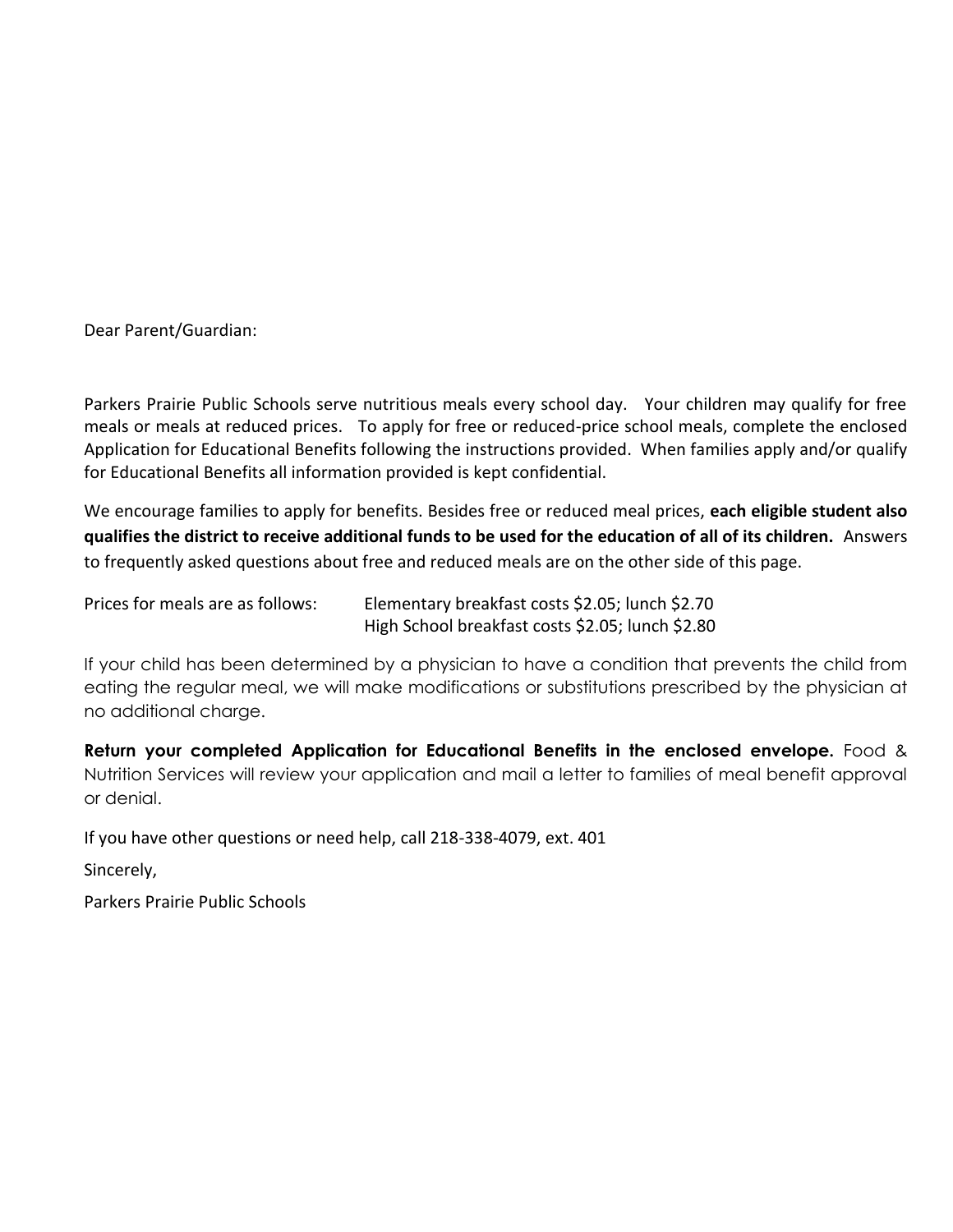# **COMMON QUESTIONS:**

**Who can get free school meals?** Children in households participating in the Supplemental Nutrition Assistance Program (SNAP), Minnesota Family Investment Program (MFIP) or Food Distribution Program on Indian Reservations (FDPIR), and foster, homeless, migrant and runaway children can get free school meals without reporting household income. Alternatively, children can get free school meals if their household income is within the maximum income shown for their household size on the instructions.

To apply for free school meals, please complete the Application for Educational Benefits form.

**I get WIC or Medical Assistance. Can my children get free school meals?** Children in households participating in WIC or Medical Assistance do not automatically qualify for free meals. Children may be eligible for free or reduced-price school meals depending on other household financial information. Please fill out an application.

**Who should I include as household members?** Include yourself and all other people living in the household, related or not (such as grandparents, other relatives, or friends).

**May I apply if someone in my household is not a U.S. citizen?** Yes. You or your children do not have to be U.S. citizens for your children to qualify for free or reduced-price school meals.

**What if my income is not always the same?** List the amount that you normally get. If you normally get overtime, include it, but not if you get overtime only sometimes. For seasonal work, write in the total annual income.

**Will the income information or case number I give be checked?** It may be. We may also ask you to send written proof.

**How will the information be kept?** Information you provide on the form, and your child's approval for meal benefits, will be protected as private data. For more information see the back page of the Application for Educational Benefits.

**If I don't qualify now, may I apply later?** Yes. Please complete an application at any time if your income goes down, your household size goes up, or you start getting SNAP, MFIP or FDPIR benefits.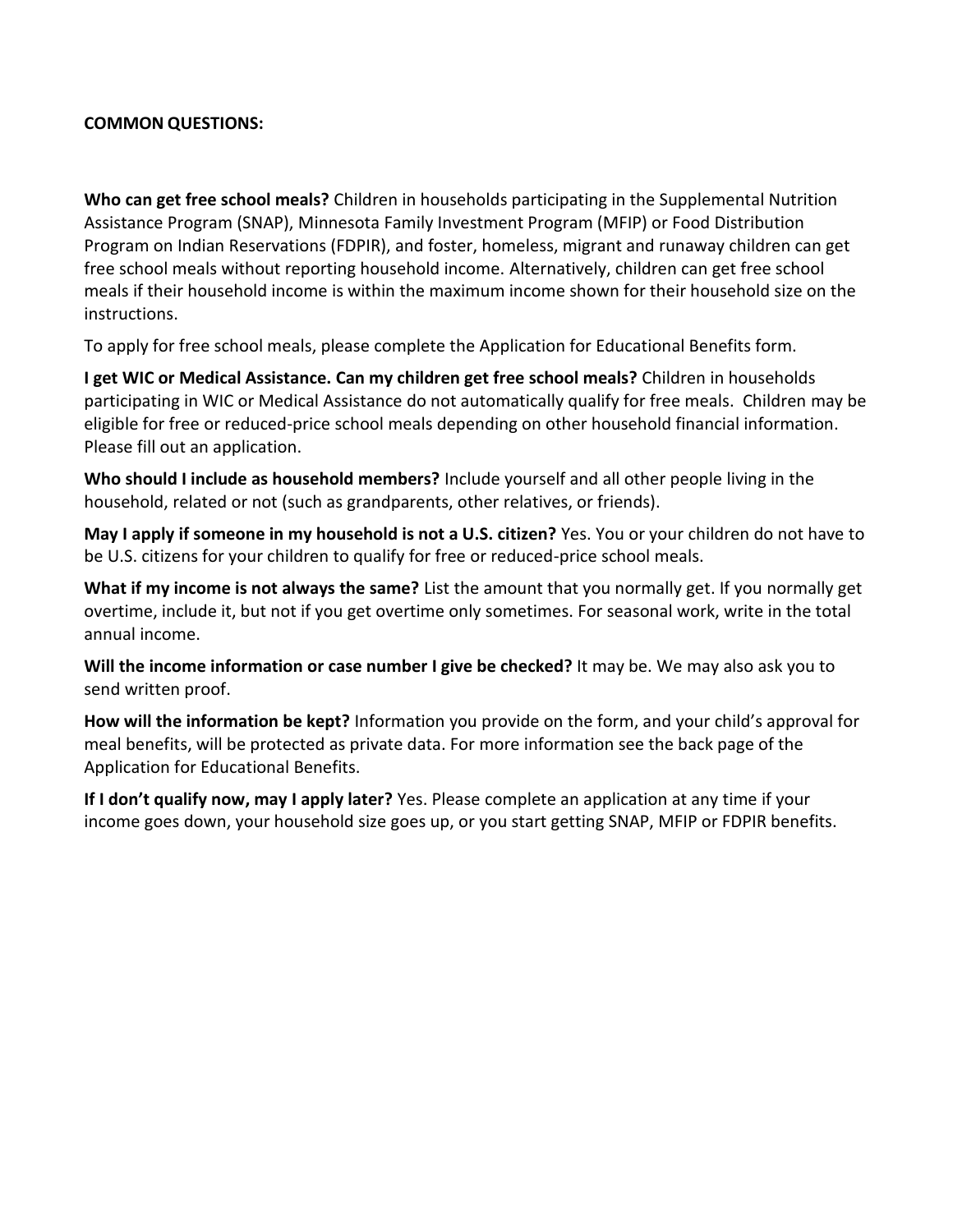## **How to Complete the Application for Educational Benefits**

Complete the Application for Educational Benefits form for school year 2021-22 if any of the following applies to your household:

- Any household member currently participates in the Minnesota Family Investment Program (MFIP), or the Supplemental Nutrition Assistance Program (SNAP), or the Food Distribution Program on Indian Reservations (FDPIR) or
- The household includes one or more foster children (a welfare agency or court has legal responsibility for the child) or
- The total income of household members is within the guidelines shown below (**gross earnings before deductions**, not take-home pay). Do not include as income: foster care payments, federal education benefits, MFIP payments, or value of assistance received from SNAP, WIC, or FDPIR. Military: Do not include combat pay or assistance from the Military Privatized Housing Initiative. The income guidelines are effective from July 1, 2021 through June 30, 2022.

| <b>Household size</b>             | <b>S</b> Per Year | \$ Per Month | \$ Twice Per<br><b>Month</b> | \$ Per 2 Weeks | \$ Per Week |
|-----------------------------------|-------------------|--------------|------------------------------|----------------|-------------|
|                                   | 23,828            | 1,986        | 993                          | 917            | 459         |
| 2                                 | 32,227            | 2,686        | 1,343                        | 1,240          | 620         |
| 3                                 | 40,626            | 3,386        | 1,693                        | 1,563          | 782         |
| 4                                 | 49,025            | 4,086        | 2,043                        | 1,886          | 943         |
| 5                                 | 57,424            | 4,786        | 2,393                        | 2,209          | 1,105       |
| 6                                 | 65,823            | 5,486        | 2,743                        | 2,532          | 1,266       |
|                                   | 74,222            | 6,186        | 3,093                        | 2,855          | 1,428       |
| 8                                 | 82,621            | 6,886        | 3,443                        | 3,178          | 1,589       |
| Add for each<br>additional person | 8,399             | 700          | 350                          | 324            | 162         |

# **Maximum Total Income**

## **Step 1: Children**

List all infants and children in the household, their school and grade if applicable, and birthdate. Attach an additional page if needed to list all children. Check the box if a child is in foster care (a welfare agency or court has legal responsibility for the child).

## **Step 2: Case Number**

If any household member currently participates in SNAP, MFIP or FDPIR, write in the case number and then go to Step 4. If you do not participate in any of these programs, leave Step 2 blank and continue on to Step 3.

## **Step 3: Adult and Child Incomes / Last 4 Digits of Social Security Number**

- **Social Security Number/Total Household Members.** An adult household member must provide the last four digits of their Social Security number or check the box if they do not have a Social Security number. Report the total number of household members and ensure all household members are listed individually on the application in the child or adult section as applicable.
- **Child Income**. If any children in the household have regular income, such as SSI or part-time jobs, list the total amount of regular incomes received by all children, and check the box for the frequency: weekly, bi-weekly, twice a month, or monthly. Do not include occasional earnings like babysitting or lawn mowing.
- **Adult income.** Report the names of adult household members and income earned in this section.
	- o List all adults living in the household not listed in Step 1, whether related or not, such as grandparents, relatives, or friends.
	- o **Gross Earnings from Work**. This is usually the money received from working at jobs where a paycheck is received. For each income, check the box to show how often the income is received: weekly, bi-weekly, twice per month, or monthly.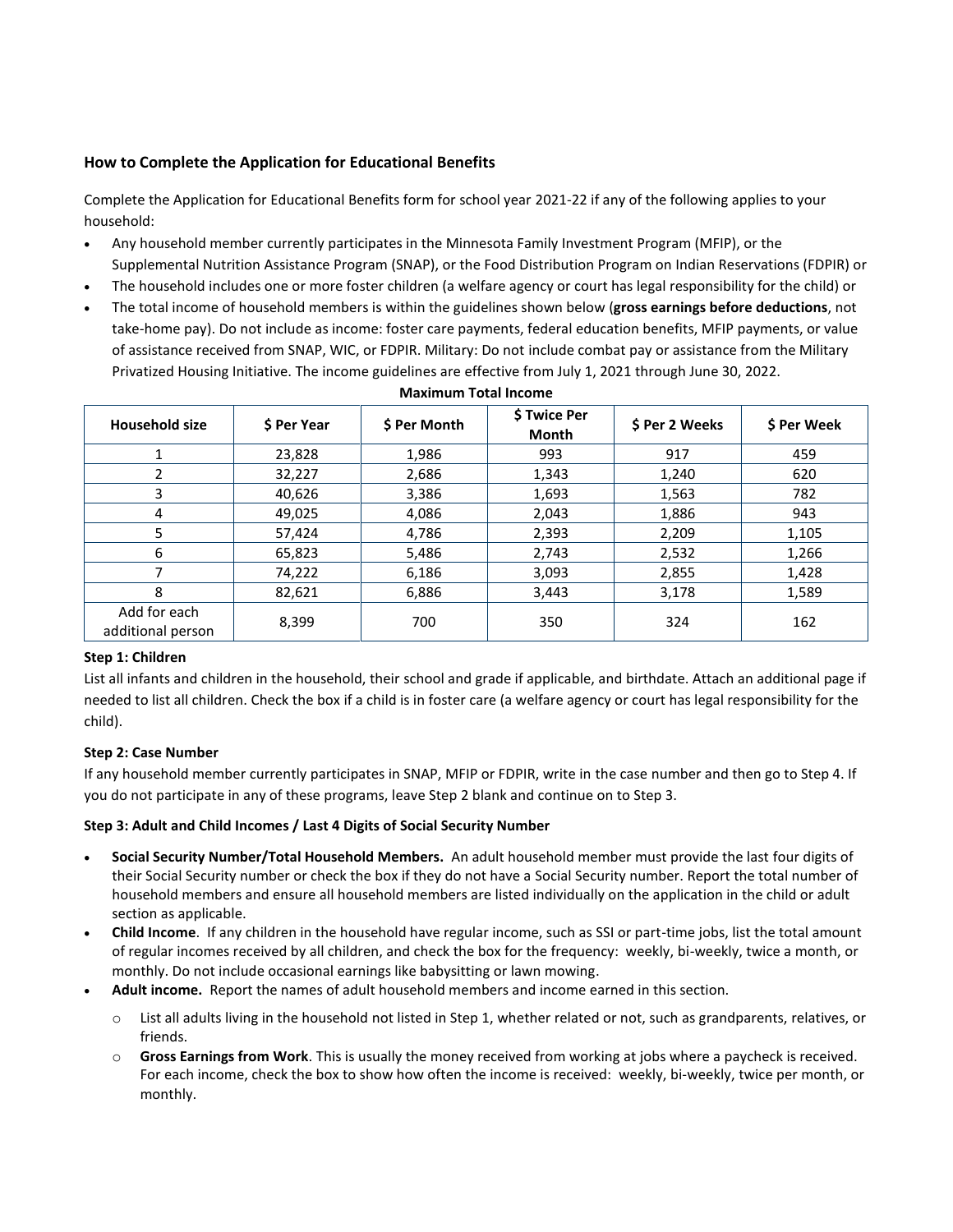- $\circ$  List gross incomes before deductions, not take-home pay. Do not list an hourly wage rate. For adults with no income to report, enter a '0' or leave the section blank. For seasonal work, write in the total annual income.
- o **Are you Self-Employed or a Farmer?** List the net income per month or year after business expenses. Do not list the same income twice on the application. A loss from farm or self-employment must be listed as 0 income and does not reduce other income.
- o **Any Other Gross Income**. List gross incomes before deductions from all other sources, such as SSI, unemployment, child support, public assistance, social security, rental income or annuities.

**Step 4: Signature and Contact Information** An adult household member must sign the form. If you do not want your information to be shared with Minnesota Health Care Programs, check the "Don't share" box in Step 4.

**Optional:** Please provide the information on ethnicity and race that is requested on the second page of the form. This information is not required and does not affect approval for school meal benefits. The information helps to ensure we are meeting civil rights requirements and fully serving our community.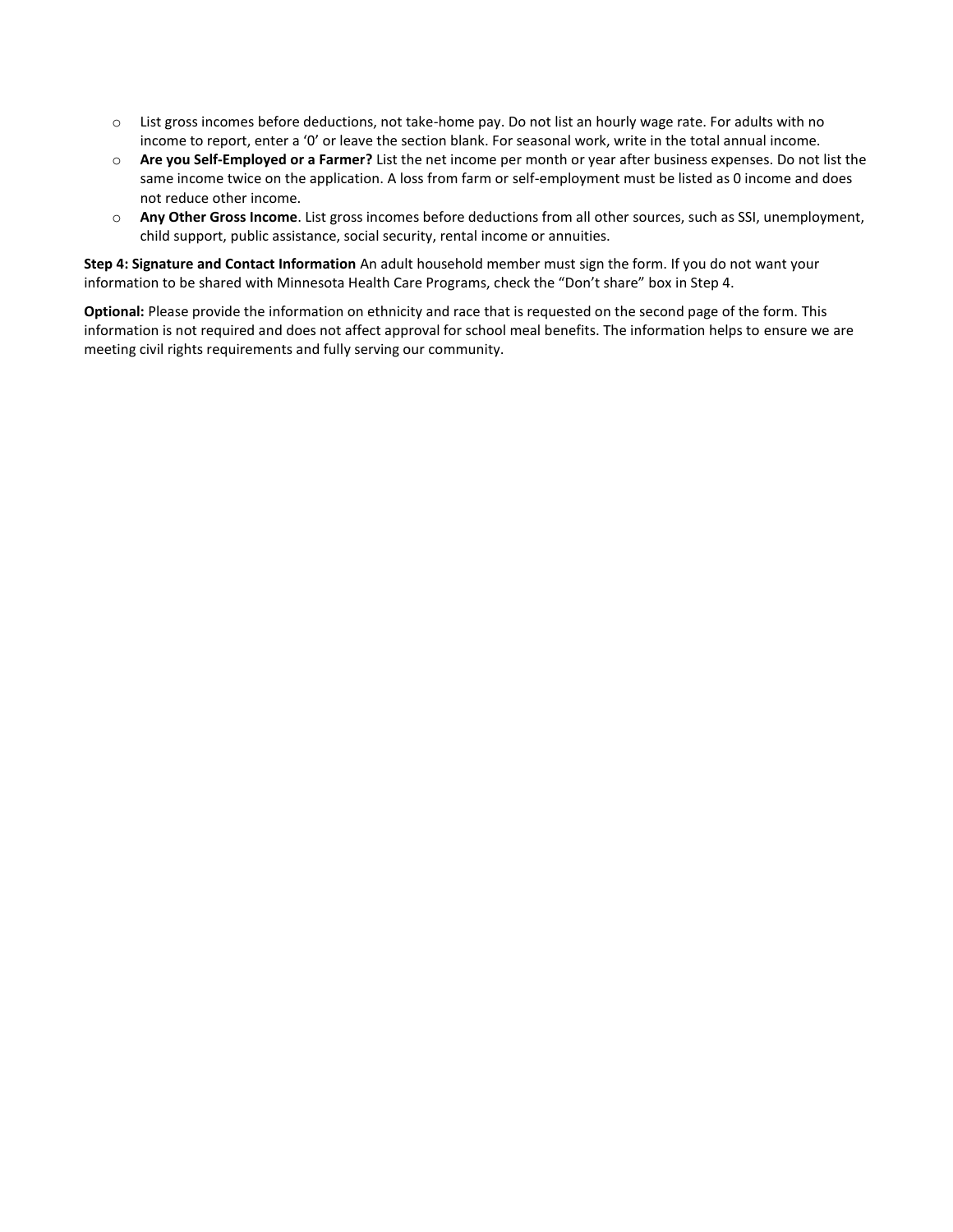# **DEPARTMENT**

# **2021-22 Application for Educational Benefits**

### Complete one application per household for all children. **Mail or return completed form to: Parkers Prairie Public Schools, Educational Benefits Administrator, PO Box 46, Parkers Prairie MN 56361**

**STEP 1: List ALL Household Members who are infants, children, and students** up to and including grade 12 (if more spaces are required for additional names, attach another sheet of paper).

Definition: A Household Member is "Anyone living with you and shares income and expenses, even if not related." Children in Foster care are eligible for free meals. Read How to Complete the Application for Educational Benefits for more information. Adults over grade 12 living in the same household should be reported in Step 3. If your children attend different districts or charter/nonpublic schools, return an application at each one.

| Child's First Name (list all children in household) | МI | <b>Child's Last Name</b> | School | Grade | <b>Birthdate</b> | Foster Child (v) |
|-----------------------------------------------------|----|--------------------------|--------|-------|------------------|------------------|
|                                                     |    |                          |        |       |                  |                  |
|                                                     |    |                          |        |       |                  |                  |
|                                                     |    |                          |        |       |                  |                  |
|                                                     |    |                          |        |       |                  |                  |
|                                                     |    |                          |        |       |                  |                  |

**STEP 2:** Do Any Household Members (including you) currently participate in one or more of the following assistance programs: SNAP, MFIP or FDPIR? Medical assistance **does not** qualify. **If NO** > Go to STEP 3. **If YES** >Enter SNAP, MFIP or FDPIR Case Number (between 4-9 digits, do not report EBT card number) \_\_\_ \_\_ \_\_ \_\_ \_\_ \_\_ \_\_ \_\_ then go to STEP 4 (Do not complete STEP 3)

**STEP 3:** Report Income for ALL Household Members (Skip this step if you answered 'Yes' to STEP 2)

- A. Last Four Digits of Social Security Number (SSN) of Adult Household Member: XXX-XX- \_\_\_ \_\_ \_\_ \_\_ \_\_ \_\_ \_\_ Or Check if Adult has No SSN: \_\_\_ Total Number of All Household Members (Children + Adults) l
- **B. Child Income.**

Sometimes children in the household earn or receive income, such as from a part time job or SSI. Please include the TOTAL income received by all children listed in STEP 1. Do not include income received by adults in the box to the right.

| Total Income Received by All Children   Weekly   Bi-weekly   2x Month   Monthly |  |  |
|---------------------------------------------------------------------------------|--|--|
|                                                                                 |  |  |

C. All Adult Household Members (including yourself). For each Household Member listed, if they do receive income, report total gross income only. If they do not receive income from any source, write 'O' or leave any fields blank. You are certifying (promising) that there is no income to report. Not sure what income to include here? Flip the page and review "Sources of Income" for information. "Sources of Income" will help you with the Child Income section and All Adult Household Members section.

| Names of All Adult Household Members (First and Last)                                                                                                                             |           | <b>Gross Earnings from Working at Jobs</b> |                   |             | Are you Self-Employed or a Farmer?                                          |  |   |           |                                                                                |                          |                          |                          |              |                                                                                    | Any Other Gross Income |
|-----------------------------------------------------------------------------------------------------------------------------------------------------------------------------------|-----------|--------------------------------------------|-------------------|-------------|-----------------------------------------------------------------------------|--|---|-----------|--------------------------------------------------------------------------------|--------------------------|--------------------------|--------------------------|--------------|------------------------------------------------------------------------------------|------------------------|
| List all Household members not listed in STEP 1 (including<br>yourself) even if they do not receive income. Include<br>children who are temporarily away at school or in college. | ekly<br>Φ | ekly<br>ää                                 | 운<br>$\mathsf{X}$ | onthly<br>Σ | Report income before<br>deductions or taxes in<br>whole dollars (no cents). |  | ≥ | ≥<br>Year | Net income from<br>Farm or Self-<br>Employment. Do not<br>duplicate elsewhere. | ekly<br>Š                | ekly<br>ä                | Month<br>$\mathsf{X}$    | rthly<br>Nor | SSI, Unemployment,<br>Public Assistance,<br>Child Support, and<br>others on Page 2 |                        |
|                                                                                                                                                                                   | Г         |                                            |                   |             |                                                                             |  |   |           |                                                                                |                          |                          | Ē                        |              |                                                                                    |                        |
|                                                                                                                                                                                   |           |                                            |                   |             |                                                                             |  |   |           |                                                                                | $\overline{\phantom{0}}$ | $\overline{\phantom{0}}$ | $\overline{\phantom{0}}$ |              |                                                                                    |                        |
|                                                                                                                                                                                   |           |                                            |                   |             |                                                                             |  |   |           |                                                                                |                          |                          | $\overline{\phantom{0}}$ |              |                                                                                    |                        |
|                                                                                                                                                                                   | П         |                                            |                   |             |                                                                             |  |   |           |                                                                                |                          |                          | $\overline{\phantom{0}}$ | Ē            |                                                                                    |                        |

STEP 4: Contact information and adult signature. "I certify (promise) that all information on this application is true and that all income is reported. I understand that this information is give in connection with the rece

Federal funds, and that school officials may verify (check) the information. I am aware that if I purposely give false information, my children may lose meal benefits, and I may be

prosecuted under applicable State and Federal laws."

☐ I have checked this box if I *do not* want my information shared with Minnesota Health Care Program as allowed by state law.

| Printed name of adult signing form      |      | Daytime Phone |      |  |  |  |
|-----------------------------------------|------|---------------|------|--|--|--|
| Address (if available)                  | Apt# | City          | Zip  |  |  |  |
| SIGN HERE: Signature of Household Adult |      |               | Date |  |  |  |

| Do Not Fill Out: For School Office Use<br><b>Conversions to Annualize All Income:</b> | X <sub>52</sub> | X26         | X <sub>24</sub>                  | X12     | $\boldsymbol{\mathsf{x}}$ | Verified?<br>Attach<br><b>Tracker</b> | No<br>change                    | Free<br>After<br>Verified | Reduced<br>After<br>Verified | Denied After<br>Verified |
|---------------------------------------------------------------------------------------|-----------------|-------------|----------------------------------|---------|---------------------------|---------------------------------------|---------------------------------|---------------------------|------------------------------|--------------------------|
| <b>All Total Income</b><br>(Include child and adult income)                           | Weekly          | weekly<br>ă | Month<br>$\overline{\mathsf{x}}$ | Monthly | ualize<br>Ē<br>⋖          | Household<br>Size:                    | Categorical<br>ibility<br>Eligi | ree<br>Œ                  | Reduced                      | Denied                   |
| \$.                                                                                   |                 |             |                                  | г       |                           |                                       |                                 | г                         | Г                            |                          |
| <b>Determining Official Signature:</b><br>Date:                                       |                 |             |                                  |         |                           |                                       |                                 |                           |                              |                          |
| <b>Confirming Official Signature:</b><br>Date:                                        |                 |             |                                  |         |                           |                                       |                                 |                           |                              |                          |

See Page 2 for Additional Information. Return completed form to the school at the address listed at the top of the form. Do not mail to the Minnesota Department of Education or United States Department of Agriculture.